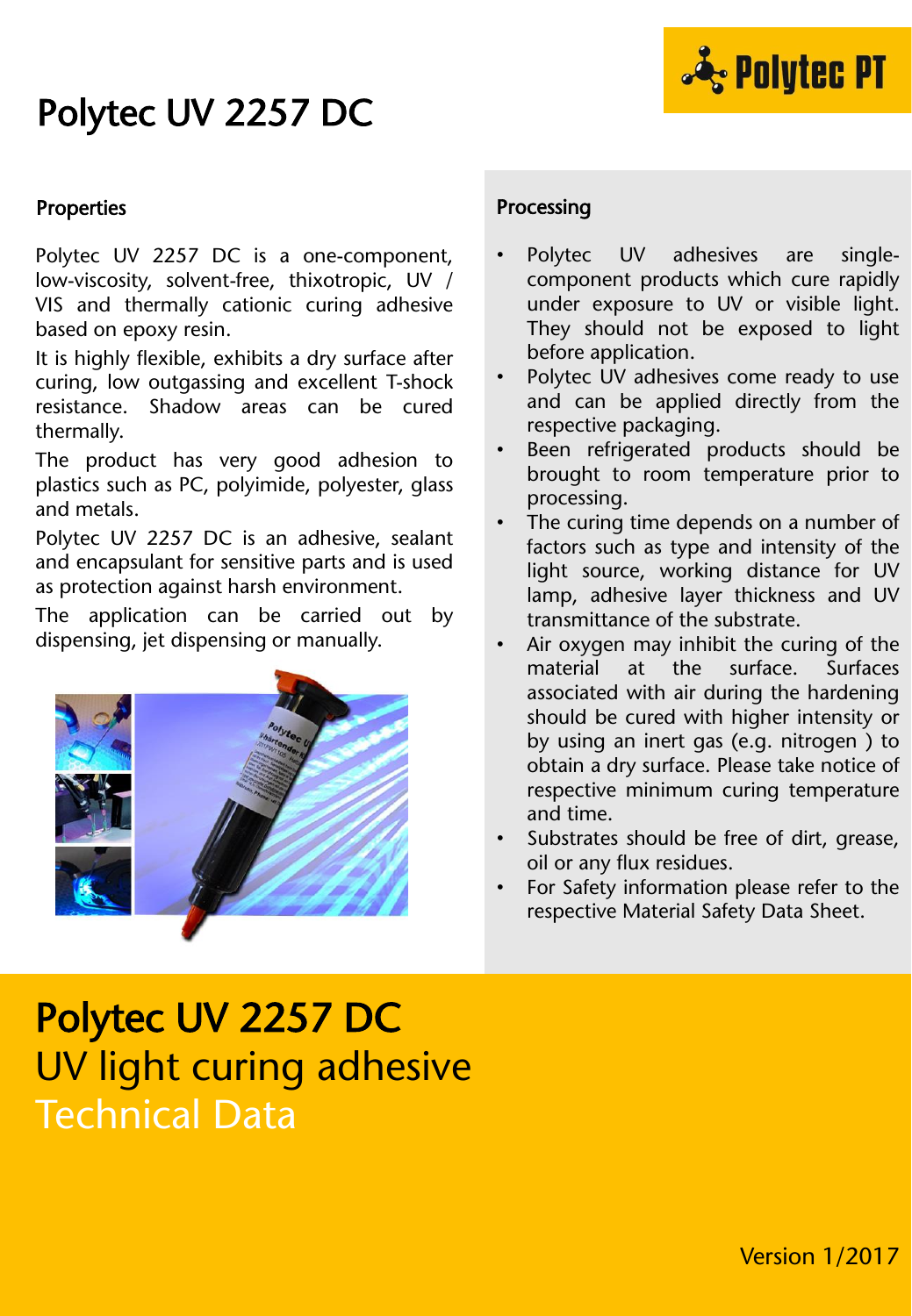#### Polytec UV 2257 DC



| Properties in uncured state                 | Method                   | <b>Unit</b>              | <b>Technical Data</b>    |
|---------------------------------------------|--------------------------|--------------------------|--------------------------|
| <b>Chemcical basis</b>                      |                          | -                        | Epoxy                    |
| No. of components                           | $\overline{\phantom{a}}$ | $\overline{\phantom{0}}$ | $\mathbf{1}$             |
| Mixing ratio (weight)                       |                          | -                        | $\overline{\phantom{a}}$ |
| Mixing ratio (volume)                       | $\overline{\phantom{a}}$ | -                        | $\overline{\phantom{a}}$ |
| Pot life at 23°C                            | <b>TM 702</b>            | h                        | $\overline{\phantom{a}}$ |
| Storage Stability at 10°C                   | <b>TM 701</b>            | <b>Months</b>            | 6                        |
| Consistency                                 | <b>TM 101</b>            | $\overline{\phantom{a}}$ | Low viscosity            |
| Density Mix                                 | TM 201.2                 | q/cm <sup>3</sup>        | 1.05                     |
| Density A-Part                              | TM 201.2                 | g/cm <sup>3</sup>        | $\overline{\phantom{a}}$ |
| Density B-Part                              | TM 201.2                 | g/cm <sup>3</sup>        | $\overline{\phantom{a}}$ |
| Viscosity Mix 400 s <sup>-1</sup> at 23°C   | <b>TM 202</b>            | mPa·s                    | 334                      |
| Viscosity A-Part 84 s <sup>-1</sup> at 23°C | TM 202.1                 | mPa·s                    | $\overline{\phantom{a}}$ |
| Viscosity B-Part 84 s <sup>-1</sup> at 23°C | TM 202.1                 | mPa·s                    | $\overline{\phantom{a}}$ |

| Properties in cured* state           |                                                            | Method           | <b>Unit</b>              | <b>Technical Data</b>    |
|--------------------------------------|------------------------------------------------------------|------------------|--------------------------|--------------------------|
| Color                                |                                                            | <b>TM 101</b>    |                          | Yellowish/Transparent    |
|                                      | Hardness (Shore D after UV- / thermal curing)              | DIN EN ISO 868   | $\overline{\phantom{a}}$ | 73                       |
| Temperature resistance continuous    |                                                            | <b>TM 302</b>    | $^{\circ}$ C             | $-40/ +130$              |
| Temperature resistance short term    |                                                            | <b>TM 302</b>    | $^{\circ}$ C             | $+250$                   |
| <b>Degradation Temperature</b>       |                                                            | <b>TM 302</b>    | $^{\circ}$ C             | $\blacksquare$           |
| Glass Transition Temperature $(T_q)$ |                                                            | <b>TM 501</b>    | $^{\circ}$ C             | $+132$                   |
|                                      | Coefficient of thermal expansion ( $\langle T_{q} \rangle$ | ISO 11359-2      | ppm                      | $\overline{\phantom{a}}$ |
|                                      | Coefficient of thermal expansion ( $\overline{Z}_q$ )      | ISO 11359-2      | ppm                      | -                        |
| Elasticity modulus                   |                                                            | <b>DIN 53455</b> | N/mm <sup>2</sup>        | $\overline{\phantom{a}}$ |
| Tensile Strength                     |                                                            | <b>DIN 53455</b> | N/mm <sup>2</sup>        | 14                       |
| Lap shear strength Al/Al (1h 130°C)  | PC/PC (UV 30mW/cm <sup>2</sup> , 3min)                     | <b>DIN 53283</b> | N/mm <sup>2</sup>        | 11<br>$\overline{7}$     |
| Elongation at break                  |                                                            | <b>DIN 53455</b> | $\%$                     | 30                       |
| Water absorption (wt% @85°C, 24h)    |                                                            |                  | $\%$                     | 3.4                      |
|                                      | Weight loss outgassing (@150°C, 24h)                       |                  | $\%$                     | 1.8                      |

\*The above data has been determined with samples cured by UV-light. Please notice, by varying the curing temperature these properties can be influenced to some extend.